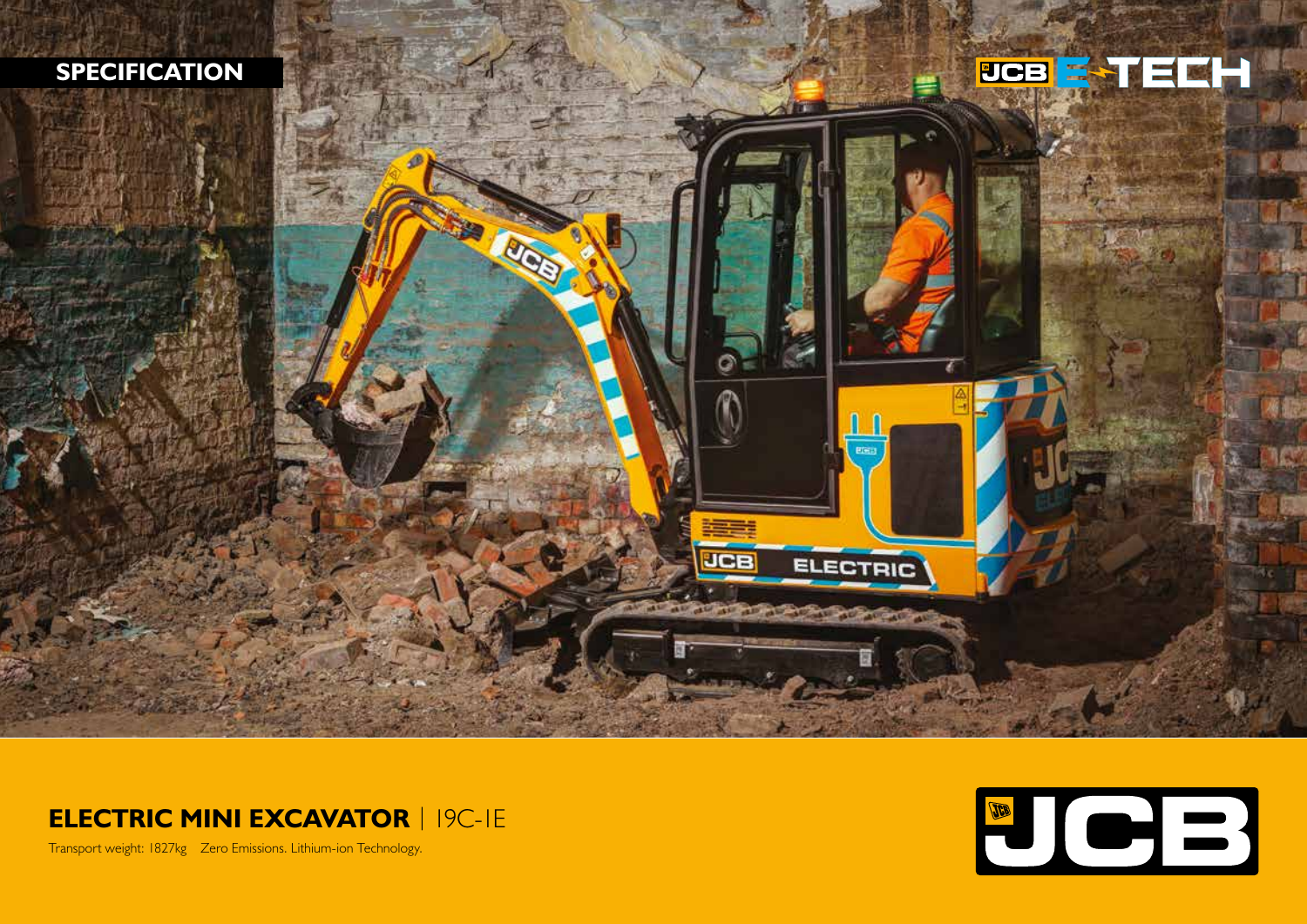# **100% electric. Zero emissions.**

JCB is leading the way in clean technology and reducing harmful emissions. That's why we are introducing JCB E-TECH, a new generation of electric products with zero emissions at point of use that don't compromise on performance. The new 19C-1E is the first of the electric generation and the industry's first fully electric mini excavator. It lets you do a full day's work on a single charge, giving you access to a whole new world of possibilities.





# **CHOOSE QUIET.**

Low noise levels make the 19C-1E ideal for urban areas, indoor working, 'out-of-hours' working, and allows better communication with co-workers.

# **CHOOSE SAFE.**

No trailing tethers, zero emissions, low noise levels and other innovative features provide peace of mind for working safely and efficiently.





## **CHOOSE A FULL DAY'S WORK.**

Four lithium-ion batteries power the machine for a full day on a single charge, while three charging options: 110V, 230V & 415V aid versatility.

# **CHOOSE ECONOMICAL.**

With maintenance-free batteries, minimal daily checks and less servicing, the new 19C-1E will save you time and money. Cab option available in 2021.

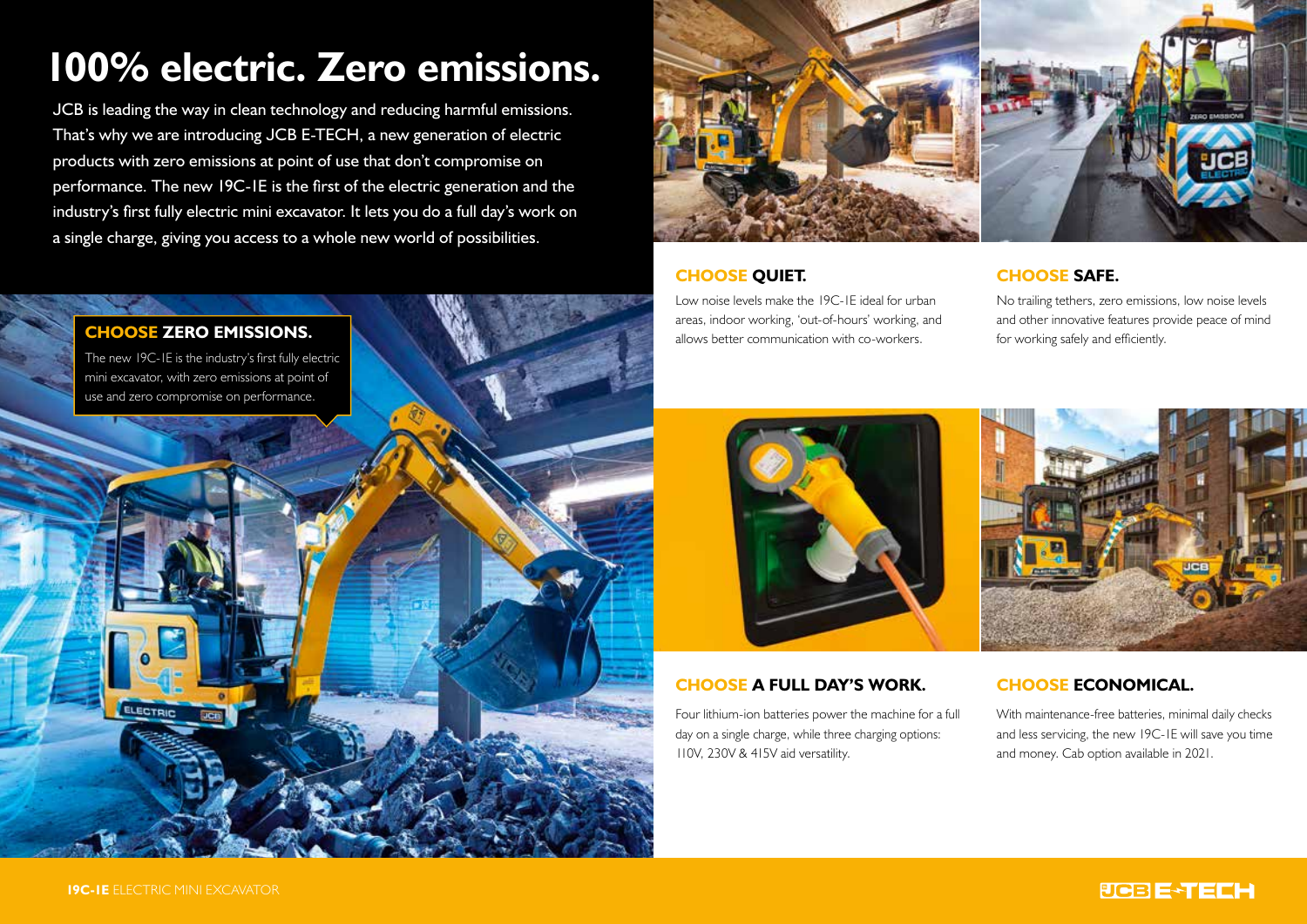

| <b>STATIC DIMENSIONS</b> |                                                      |           |               |  |  |  |  |  |  |  |
|--------------------------|------------------------------------------------------|-----------|---------------|--|--|--|--|--|--|--|
| A                        | Sprocket idler centres                               | mm        | 1218          |  |  |  |  |  |  |  |
| B                        | Track length on ground                               | mm        | 1220          |  |  |  |  |  |  |  |
| C                        | Undercarriage overall length - rubber                | mm        | 1578          |  |  |  |  |  |  |  |
|                          | Undercarriage overall length - steel                 | mm        | 1578          |  |  |  |  |  |  |  |
| D                        | Kingpost clearance                                   | mm        | 409           |  |  |  |  |  |  |  |
| F                        | Tailswing radius                                     | mm        | 1103          |  |  |  |  |  |  |  |
| F                        | Overall width of superstructure                      | 996<br>mm |               |  |  |  |  |  |  |  |
| G                        | Height over canopy                                   | mm        | 2345          |  |  |  |  |  |  |  |
| Н                        | Ground clearance                                     | mm        | 162           |  |  |  |  |  |  |  |
| ı                        | Track gauge - retracted/extended                     | mm        | $750 - 1110$  |  |  |  |  |  |  |  |
| J                        | Width over tracks / rubber / steel - retracted       | mm        | 980           |  |  |  |  |  |  |  |
|                          | Width over tracks / rubber / steel $\varpi$ extended | mm        | 1330          |  |  |  |  |  |  |  |
| K                        | Transport length                                     | mm        | $3860 - 3815$ |  |  |  |  |  |  |  |
| L                        | Track height                                         | mm        | 367           |  |  |  |  |  |  |  |
| M                        | Counterweight clearance                              | mm        | 434           |  |  |  |  |  |  |  |

#### **POWER SOURCE**

| <b>Battery Type</b>            | Manganese laminated Lithium-ion |  |  |  |  |  |  |
|--------------------------------|---------------------------------|--|--|--|--|--|--|
| <b>Gross Capacity</b>          | 19.8 kWh                        |  |  |  |  |  |  |
| System Voltage                 | 48V                             |  |  |  |  |  |  |
| Zero Emissions at point of use |                                 |  |  |  |  |  |  |

## **CHARGING**

| On-board charger allowing direct connection to AC mains power supply     |                                                                |  |  |  |  |  |  |  |  |
|--------------------------------------------------------------------------|----------------------------------------------------------------|--|--|--|--|--|--|--|--|
| Indicative Charge Time - 20-80%, subject to<br>environmental conditions. | On-board $@$ $110V - 10.5$<br>hrs<br>On-board $@$ 230V - 5 hrs |  |  |  |  |  |  |  |  |
| Off-board fast charge - $0-100\%$ @ 415V                                 | $2.5$ hrs                                                      |  |  |  |  |  |  |  |  |
| Charging cable plug type                                                 | 16A 110V (Yellow)<br>16A 230V (Blue)<br>16A 415V (Red)         |  |  |  |  |  |  |  |  |

| <b>MOTOR</b>           |                                        |
|------------------------|----------------------------------------|
| Motor Type             | 3 Phase AC Permanent Magnet            |
| Motor Power            | 7kW continuous, 20kW peak              |
| <b>Operating Modes</b> | L: 1200rpm<br>G: 1600rpm<br>H: 1800rpm |

| <b>UNDERCARRIAGE</b>  |     |             |
|-----------------------|-----|-------------|
|                       |     | Retractable |
| No. of bottom rollers |     | 3           |
| Track width rubber    | mm  | 230         |
| Travel speed - low    | kph | 7.4         |
| Travel speed - high   | kph | 4.1         |
| Tractive effort       | kN  | 13.2        |

## **HYDRAULIC SYSTEM** Pump cc in the state of the state of the state of the state of the state of the state of the state of the state of the state of the state of the state of the state of the state of the state of the state of the state of the Nominal output @ max rpm lpm lpm 42 Excavator/track main relief pressure bar bar 235 Slew main relief pressure bar 167 Auxiliary hydraulic pressure (Aux 1) bar bar 200 Auxiliary hydraulic pressure (Aux 2) bar bar 200 Auxiliary hydraulic flow (Aux 1) lpm lpm 32 Auxiliary hydraulic flow (Aux 2) lpm strategy and the strategy of the strategy and strategy and strategy and strategy and strategy and strategy and strategy and strategy and strategy and strategy and strategy and strategy Hydraulic pump Piston and Contract Contract Contract Contract Contract Contract Contract Contract Contract Contract Contract Contract Contract Contract Contract Contract Contract Contract Contract Contract Contract Contrac

| <b>WEIGHTS</b>                              |                    |      |
|---------------------------------------------|--------------------|------|
| Operating weight                            | kg                 | 1902 |
| Long dozer                                  | kg                 | 9    |
| Mechanical quickhitch                       | kg                 | 4    |
| Hydraulic quickhitch (without hoses)        | kg                 | 74   |
| Gravemaster dipper                          | kg                 | 5    |
| Ground bearing pressure (rubber tracks)     | kg/cm <sup>2</sup> | 0.36 |
| Transport weight (operator weight - 75kg)** | kg                 | 1827 |

\*Operator weight to ISO 6016 including canopy, rubber tracks, 1100 dipper, 300mm bucket, 75kg operator. \*\*Transport weight to ISO 6016 is mass of the base machine without operator.

| <b>SERVICE CAPACITIES</b> |     |  |
|---------------------------|-----|--|
| Hydraulic system          | ltr |  |
| Hydraulic tank            | ltr |  |

| <b>OPERATOR ENVIRONMENT</b> |    |      |  |  |  |  |  |  |  |
|-----------------------------|----|------|--|--|--|--|--|--|--|
| Canopy height               | mm | 1364 |  |  |  |  |  |  |  |
| Canopy length               | mm | 1427 |  |  |  |  |  |  |  |
| Canopy width                | mm | 978  |  |  |  |  |  |  |  |

| <b>DOZER</b>                      |         |      |
|-----------------------------------|---------|------|
| Dozer length (STD) centre of boss | mm      | 787  |
| Max. height above ground          | mm      | 239  |
| Dig depth below ground            | mm      | 225  |
| Approach angle                    | degrees | 25.3 |
| Width (without wings)             | mm      | 980  |
| Width (with wings)                | mm      | 1340 |
| Height                            | mm      | 234  |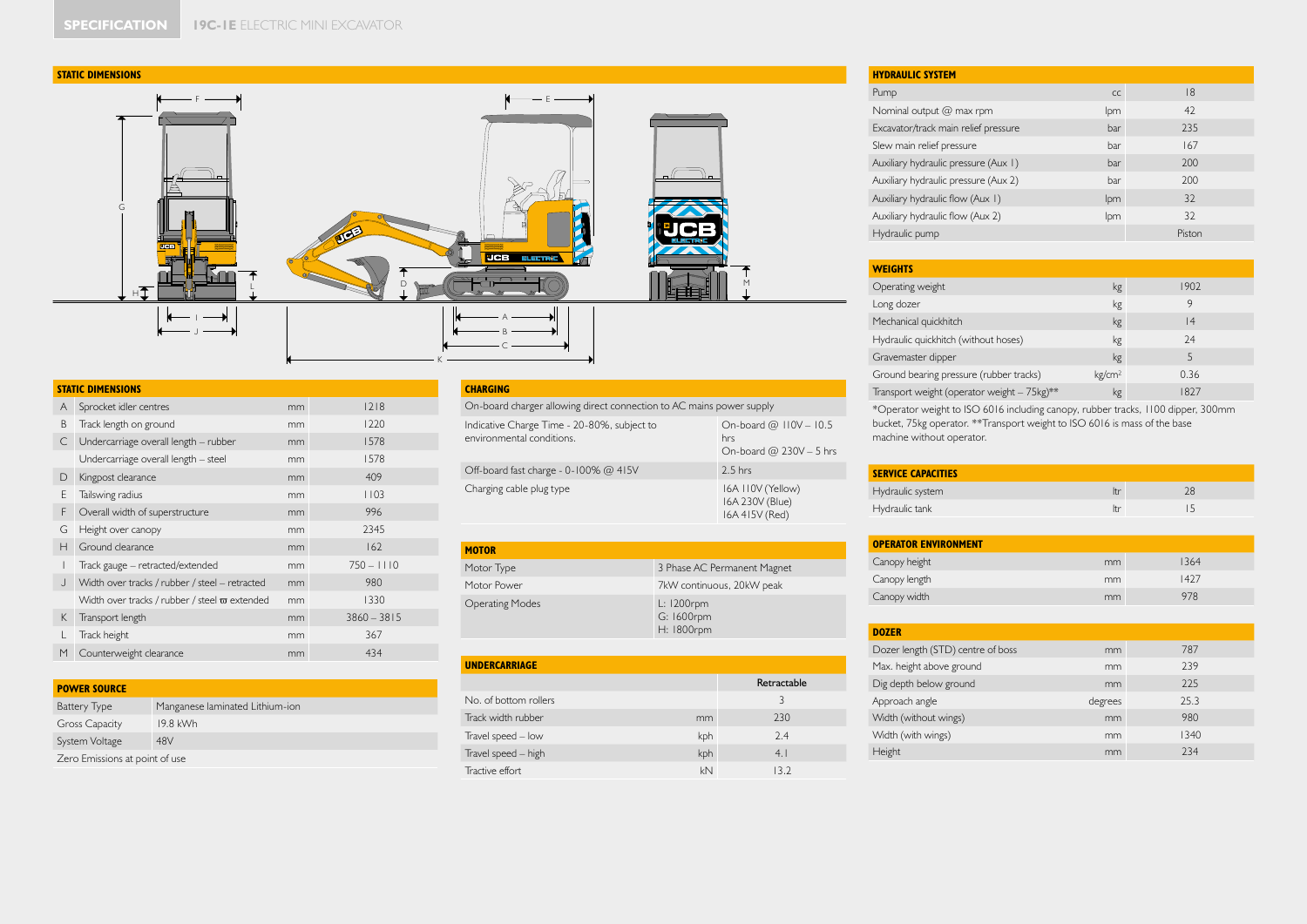#### **WORKING RANGE**





|   |                                        |                | I 100mm Dipper | 1344mm Gravemaster Dipper |
|---|----------------------------------------|----------------|----------------|---------------------------|
|   | Boom length                            | mm             | 1800           | 1800                      |
| A | Max. digging reach                     | m <sub>m</sub> | 4043           | 4247                      |
| B | Max. digging reach on ground           | mm             | 3981           | 4220                      |
| C | Max. digging depth - dozer up          | m <sub>m</sub> | 2421           | 2665                      |
|   | Max. digging depth - dozer down        | mm             | 2576           | 2819                      |
| D | Max. digging height                    | m <sub>m</sub> | 3667           | 3847                      |
| Е | Max. dump/load-over height             | mm             | 2637           | 2818                      |
| F | Max. height to dipper nose pivot pin   | mm             | 3154           | 3335                      |
| G | Max. vertical wallcut depth            | mm             | 2139           | 2375                      |
| Н | Min. front swing radius (no offset)    | mm             | 1517           | 1565                      |
|   | Min. front swing radius (fully offset) | mm             | 1196           | 1236                      |
|   | Boom swing left                        | degrees        | 75             | 75                        |
|   | Boom swing right                       | degrees        | 55             | 55                        |
|   | Bucket rotation                        | degrees        | 201            | 201                       |
|   | Dipper rotation                        | degrees        | 126            | 126                       |
|   | Bucket tearout (power position)        | kN             | 8              | 8                         |
|   | Dipper tearout                         | kN             | 9.1            | 7.9                       |
|   | Slew speed                             | rpm            | 7.9            | 7.9                       |

### **EQUIPMENT SERVICE AND MAINTENANCE** 500 hours dig end greasing intervals **•** Grease gun & cartridge **•**<br> **•**<br> **Foolkit** Toolkit **+ TRACKS AND UNDERCARRIAGE** 230mm short pitch rubber tracks **•** Two speed tracking **•** Retractable undercarriage **•** Extendable dozer blade **•** Heavy duty recoiled tracked tensioners **•** Long dozer blade **+** Auto kick down track motors **•** Auto Kick-up **• OPERATOR STATION** On-board charger **•••••** LED worklights **•** Full audio visual warning systems **• Full control isolation • PROTECTION AND SAFETY** ROPS, TOPS & FOGS certified canopy **•** Internal lockable toolbox **•** Standard dipper (mm)

## Protected boom work light **•** 2GO hydraulic isolation **•** Cesar Data Tag (UK ONLY) **•** Disconnect switch **•** Seat belt engaged green beacon **+** JCB LiveLink **•** Pin pad immobiliser **+** Polycarbonate front screen protection **+** Travel alarm **+ EXTERNAL EQUIPMENT** Charging leads 110V **•** Charging leads 230V **•** Fast charge 415V **+**<br>Standard dipper (mm) 1100 Dipper options (mm) 1100/1344 Tie down points **•** LED amber beacon **•** Heavy duty kingpost **•** Exterior mirrors **+** GP & bladed bucket range **+** Mechanical quick hitch **+** Hydraulic quick hitch incl. pipework **+** Thumb ready dipper **+**

## **POWER SOURCE**

4 power packs **•**

### **HYDRAULICS**

| Hydraulic slew travel lock       |  |
|----------------------------------|--|
| Variable displacement pump       |  |
| Straight line travel circuit     |  |
| <b>ORFS</b> hydraulics           |  |
| Quick release auxiliary couplers |  |
| Double acting auxiliaries        |  |
| Auxiliary vent                   |  |
|                                  |  |

12 volt power socket **•** ISO servo controls **•** Static seat **•** Electro-proportional thumb controlled dual flow auxiliary **•** Dual patterned controls (ISO/SAE changeover) **+** Vinyl suspension seat **•** Track lever pedals **•** 

> **STANDARD • OPTIONAL +**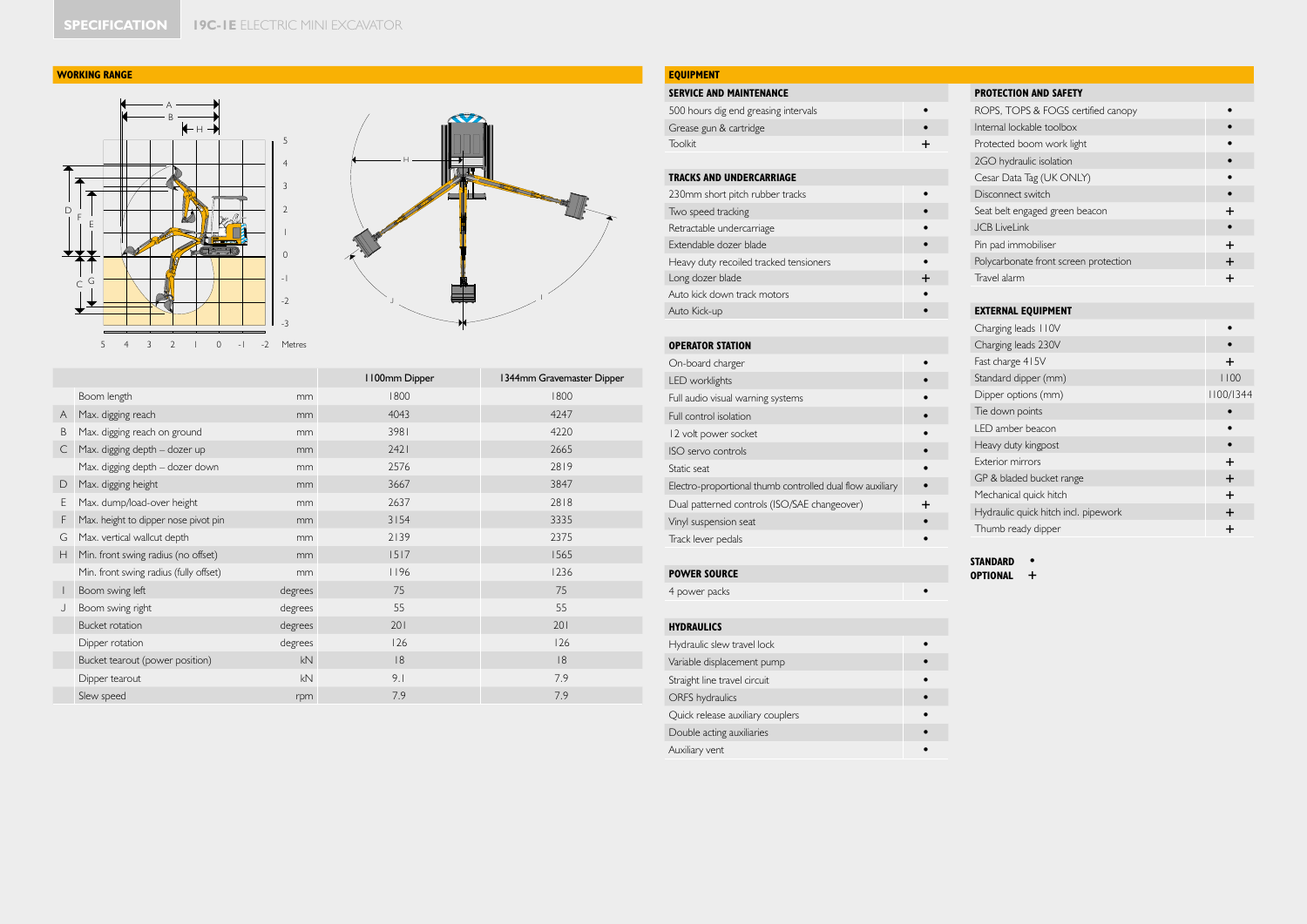|                   | LIFT CAPACITIES - 230MM RUBBER TRACKS, 1800MM BOOM, 1100MM DIPPER, NO BUCKET. |                  |          |            |          |                  |          |            |          |                  |          |            |                  |           | $19C-IE$ |            |          |                  |          |            |                           |           |          |            |                 |
|-------------------|-------------------------------------------------------------------------------|------------------|----------|------------|----------|------------------|----------|------------|----------|------------------|----------|------------|------------------|-----------|----------|------------|----------|------------------|----------|------------|---------------------------|-----------|----------|------------|-----------------|
| <b>Load Point</b> |                                                                               | 1.5 <sub>m</sub> |          |            |          | 2.0 <sub>m</sub> |          |            |          | 2.5 <sub>m</sub> |          |            | 3.0 <sub>m</sub> |           |          |            |          | 3.5 <sub>m</sub> |          |            | Capacity at maximum reach |           |          |            |                 |
|                   | 뭐                                                                             |                  | 电        | 电          | 뭐        | 쁅                | 中        | 电          |          | 鼎                | 中        | 中          | 뭐                | 鼎         | 中        | 中          | 鼎        | 뵭                | 中        | 电          | 무부                        | 現果        | eÐ.      | 一          |                 |
| Height            | Extended                                                                      | Retracted        | Dozer Up | Dozer Down | Extended | Retracted        | Dozer Up | Dozer Down | Extended | Retracted        | Dozer Up | Dozer Down | Extended         | Retracted | Dozer Up | Dozer Down | Extended | Retracted        | Dozer Up | Dozer Down | Extended                  | Retracted | Dozer Up | Dozer Down | <b>Distance</b> |
| m                 | kg                                                                            | kg               | kg       | kg         | kg       | kg               | kg       | kg         | kg       | kg               | kg       | kg         | kg               | kg        | kg       | kg         | kg       | kg               | kg       | kg         | kg                        | kg        | kg       | kg         | mm              |
| 2.5               |                                                                               |                  |          |            | 520*     | 417              | 540*     | 439*       | 332*     | $319*$           | 292*     | $301*$     |                  |           |          |            |          |                  |          |            | 290*                      | 277       | 270*     | $327*$     | 2690            |
| 2.0               |                                                                               |                  |          |            | 564*     | 410              | 586*     | 476*       | 334*     | $321*$           | 297*     | $311*$     | 373*             | 219       | 341      | 357*       |          |                  |          |            | 373*                      | 219       | 341      | 357*       | 3000            |
| 1.5               |                                                                               |                  |          |            | $615*$   | 396              | 634*     | $615*$     | $402*$   | 298              | 375*     | 392*       | 385*             | 220       | 356      | 375*       |          |                  |          |            | 296                       | 8         | 281      | 349*       | 3300            |
| 1.0               | 689*                                                                          | 430              | 837      | $962*$     | 644*     | 407              | $613*$   | 646*       | 494*     | 286              | $461*$   | 482*       | 395*             | 218       | 380      | 398*       | 274      | 170              | 264      | 336*       | 274                       | 170       | 264      | 336*       | 3500            |
| 0.5               | 665                                                                           | 417              | 789      | 986*       | 591      | 359              | 634      | $812*$     | 451      | 273              | 454      | 575*       | 339              | 209       | 390      | 433*       | 267      | 165              | 272      | 344*       | 267                       | 165       | 272      | 344*       | 3500            |
|                   | 780                                                                           | 490              | 795      | 958*       | 566      | 359              | 599      | 769*       | 424      | 267              | 439      | 552*       | 257              | 205       | 353      | 438*       |          |                  |          |            | 306*                      | 170       | 328*     | 332*       | 3400            |
| $-0.5$            | $918*$                                                                        | 494              | $902*$   | 920*       | $673*$   | 359              | 590      | 724*       | 492*     | 272              | 432      | 532*       | $371*$           | 214       | 378      | 392*       |          |                  |          |            | 308*                      | 9         | $313*$   | $324*$     | 3250            |
| $-1.0$            | $701*$                                                                        | 479              | 705*     | 788*       | $551*$   | 350              | 559*     | 596*       | 424*     | 266              | $421*$   | 442*       | 290*             | 248*      | $323*$   | 334*       |          |                  |          |            | 290*                      | 248*      | 323*     | 334*       | 3000            |
| $-1.5$            | $512*$                                                                        | 476              | 480*     | 527*       | 460*     | 360              | $412*$   | 428*       |          |                  |          |            |                  |           |          |            |          |                  |          |            | 354*                      | 298       | 348*     | 388*       | 2200            |
|                   |                                                                               |                  |          |            |          |                  |          |            |          |                  |          |            |                  |           |          |            |          |                  |          |            |                           |           |          |            |                 |

| <b>NOISE/VIBRATION</b>                                                                |            |             |            |                        | $19C-IE$                                      |
|---------------------------------------------------------------------------------------|------------|-------------|------------|------------------------|-----------------------------------------------|
| Noise and Vibration                                                                   |            | Uncertainty |            | Measurement conditions |                                               |
| Noise at the operator station (LpA)                                                   | 68 dB      | (KpA)       | $\pm$ I dB | ISO 6396: 2008         |                                               |
| Noise emission from the machine (LWA)                                                 | 87dB       | (KWA)       | $\pm$   dB | ISO 6395: 1988         |                                               |
| Hand Arm Vibration (m/s <sup>2</sup> )<br>Tracking duty<br>Low Idle & Excavating duty | $\leq 2.5$ | (K)         |            | EN ISO 5349-2: 2001    | Based upon a test cycle defined in SAE J 1166 |
| Whole Body Vibration (m/s <sup>2</sup> )                                              | 0.41       | (K)         | 0.21       | ISO 2631-1: 1997       |                                               |

\* based on 50% uncertainty of measurement

Lift capacity over front.

中  $\frac{\eta}{\omega}$ 

Notes: I. Lifting capacties are based on ISO 10567, that is: 75% of minimum tipping load or 87% of hydraulic lift capacity, whichever is the less. Lifting capactites marked\* are based on hydraulic capacity.<br>2. Lift capacti

4. Lift capacities may be limited by local regulations. Please refer to your dealer. 5. Standard equipment region dependent

Lift capacity full circle.